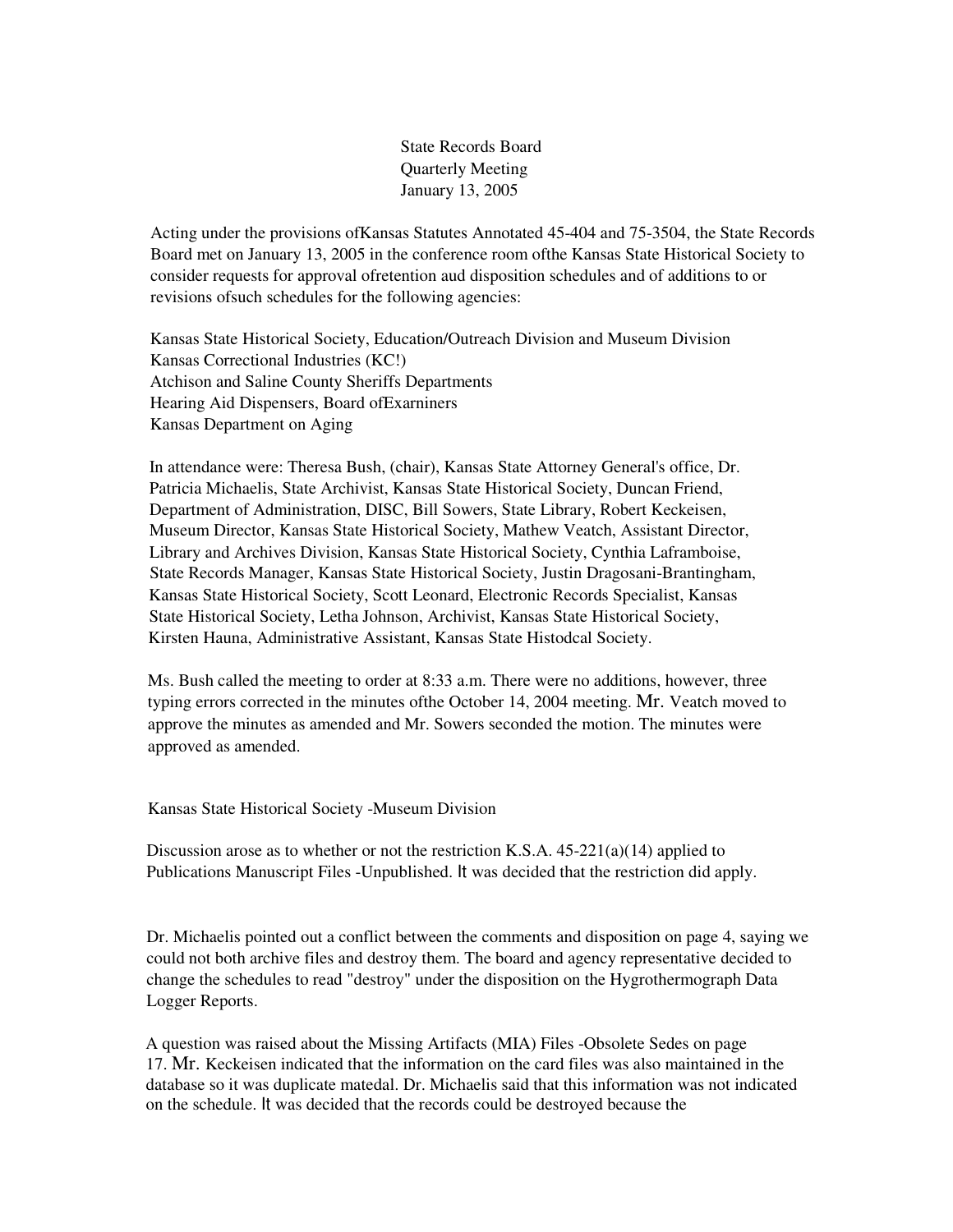information is duplicated in the collections database which is part of the permanent record.

Dr. Michaelis moved to approve the schedule as amended. Ms. Laframboise seconded the motion. The schedule was approved.

Kansas State Historical Society -Education/Outreach Division

On page 3, District Coordinator Search Files, the restrictions field was changed from Portions may be restricted and replaced with  $KS.A.$  45-22 $l(a)(14)$  because these files included cOlTespondence between a state agency and private individuals.

A similar decision was made on page 4 in the restrictions field for the National History Day Contest Files entry, These files contain some personal information including some contact information ofstudents, parents, and teachers. Mr. Veatch asked whether or not this should be cited here, Ms, Bush said the only reason for putting something in the record is for guidance to future record custodians. As a result, the board agreed to add KS.A.  $45-22l(a)(14)$  and  $5$  USC subsection 552(a) pertaining to Social Security numbers and private information relating to minors. Ms, Bush noted that a lot ofpeople whose information was in the files would not consider that information private but legislators may very well be taking up this issue in the session this year or next. Dr. Michaelis brought up the matter ofpublicizing winners and whether or not it would be different if the winner were a minor. Ms. Johnson indicated that whenever she is contacted by a member ofthe media she always contacts the winner first before releasing any personal information about the winner.

On page 5, the State Contest Files entry changed the restriction field to state KS.A. 45-  $221(a)(14)(30)$ . These files include private correspondence and contact infolToation regarding minors (contestants).

Ms. Laframboise moved the schedules be approved with the amended changes, Mr. Sowers seconded. The amended schedule was approved.

## Kansas Correctional Industries

There was a question raised as to whether or not there were any restrictions regarding the Behavior Log entry on page 1 ofthe revised schedule and page 15 ofthe regular schedule. Since there are no restrictions listed on the schedule and ifsomeone requested the records and they are denied, would the board be liable? Ms.Bush responded that no, the board is not liable. Ifthe agency states there are no restrictions, the board is not the entity authorized to say one way or the other after the fact. The board is not liable and does not provide legal advice.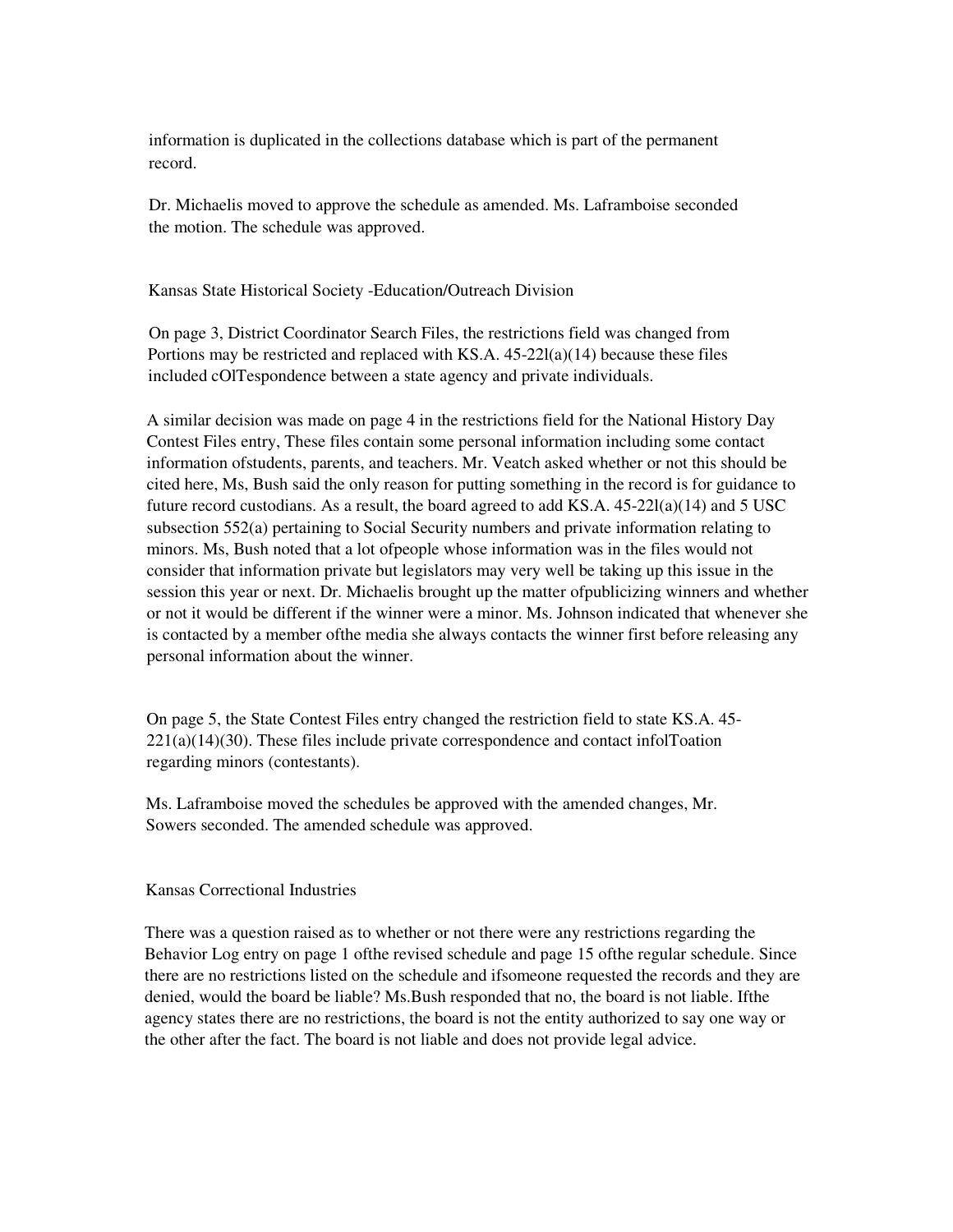Mr. Sowers moved to approve the schedule with no corrections. Mr. Veatch seconded the motion. The schedule was approved.

## Hearing Aid Dispensers, Board of Examiners

On page 1, the restriction placed on the Investigative Case Files were amended by removing the last section and the final version now reads Portions per K.S.A. 45 221(a)(11)(30).

Dr. Michaelis moved to approve the schedule with the change. Mr. Veatch seconded the motion. The schedule was approved.

## County Sheriff

Several questions arose over these case files, the first being what restricts access to the case files. Ms. Bush said that unless there was a current criminal investigation in progress, all files after incarceration were closed but any of the files prior to that were open including name, family infonnation, case history, and anything relating to the investigation. Dr. Michaelis also pointed out that different county sheriffs offices are going to have different filing systems. Ms. Bush said that her best advice to any inmate is to talk to hislher attorney. Regarding the Temporary Holding files, Ms. Bush suggested retaining two years after incarceration because that was the deadline for filing lawsuits pertaining to personal injury. The following changes were made to the resttictions field on page I to read Portions may be restricted depending on the content of the files. For Inmate Case Files the change was made to the comments field to read Retain 5 calendar years after incarceration ends, then destroy. Portions may be retained with Anest Records and vice versa. Retain 5 calendar years after release, then destroy. The eutry Inmate Case Files -Temporary Holding -changed the comments field to read Retain 2 calendar years after incarceration ends, then destroy. Portions may be retained with Arrest Records and vice versa.

Mr. Friend moved to approve the schedule as amended. Mr. Sowers seconded. The schedule was approved as amended.

Department on Aging

The Waiting Lists entry was deemed obsolete as a record series.

Mr. Sowers moved to approve the schedule. Dr. Michaelis seconded. The schedule was approved.

The next meeting was scheduled for April 14, 2005 at 8:30 a.m. The meeting was adjourned.